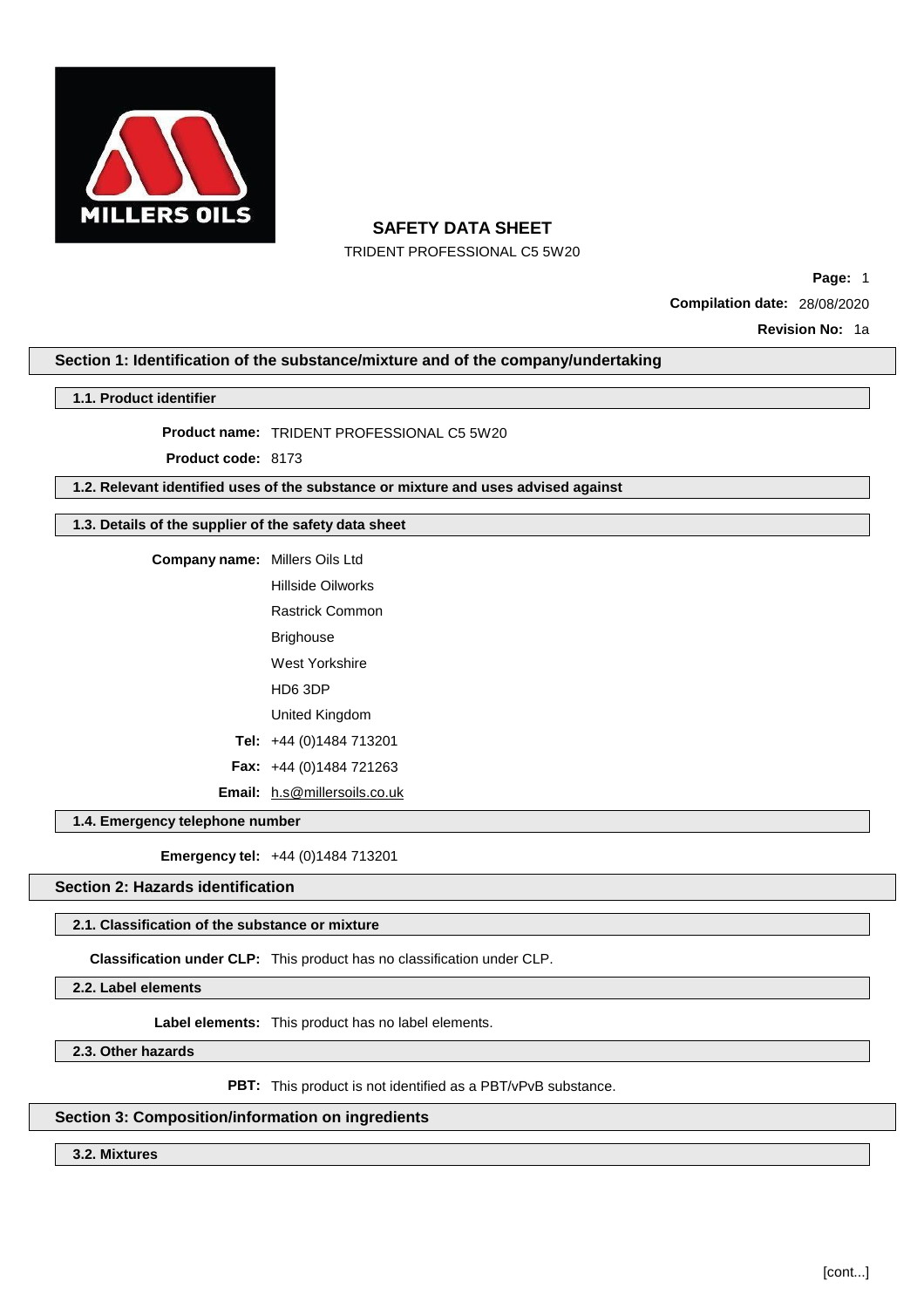## TRIDENT PROFESSIONAL C5 5W20

### **Hazardous ingredients:**

## DISTILLATES (PETROLEUM), HYDROTREATED HEAVY PARAFFINIC - REACH registered number(s): 01- 2119484627-25-XXXX

| <b>EINECS</b>                                                              | CAS        | PBT / WEL | CLP Classification  | Percent |  |
|----------------------------------------------------------------------------|------------|-----------|---------------------|---------|--|
| 265-157-1                                                                  | 64742-54-7 | -         | ' Asp. Tox. 1: H304 | 50-70%  |  |
| C14-16-18 ALKYL PHENOL - REACH registered number(s): 01-2119498288-19-XXXX |            |           |                     |         |  |

|  | $\sim$ |                                               |                 |
|--|--------|-----------------------------------------------|-----------------|
|  |        | <b>OT RE 2:</b><br>  Skin Sens. 1B: H317; STO | 40 <sub>l</sub> |
|  |        | ⊓ა≀                                           |                 |

## **Section 4: First aid measures**

#### **4.1. Description of first aid measures**

**Skin contact:** Wash immediately with plenty of soap and water. Remove all contaminated clothes and

footwear immediately unless stuck to skin.

**Eye contact:** Bathe the eye with running water for 15 minutes.

**Ingestion:** Wash out mouth with water. Do not induce vomiting.

**Inhalation:** Remove casualty from exposure ensuring one's own safety whilst doing so.

## **4.2. Most important symptoms and effects, both acute and delayed**

**Skin contact:** There may be mild irritation at the site of contact.

**Eye contact:** There may be irritation and redness.

**Ingestion:** There may be irritation of the throat.

**Inhalation:** No symptoms.

#### **4.3. Indication of any immediate medical attention and special treatment needed**

**Immediate / special treatment:** Eye bathing equipment should be available on the premises.

### **Section 5: Fire-fighting measures**

### **5.1. Extinguishing media**

**Extinguishing media:** Suitable extinguishing media for the surrounding fire should be used. Use water spray

to cool containers. Carbon dioxide. Alcohol resistant foam. Dry chemical powder.

### **5.2. Special hazards arising from the substance or mixture**

**Exposure hazards:** In combustion emits toxic fumes.

**5.3. Advice for fire-fighters**

**Advice for fire-fighters:** Wear self-contained breathing apparatus. Wear protective clothing to prevent contact

with skin and eyes.

## **Section 6: Accidental release measures**

## **6.1. Personal precautions, protective equipment and emergency procedures**

**Personal precautions:** Refer to section 8 of SDS for personal protection details. Turn leaking containers leakside up to prevent the escape of liquid.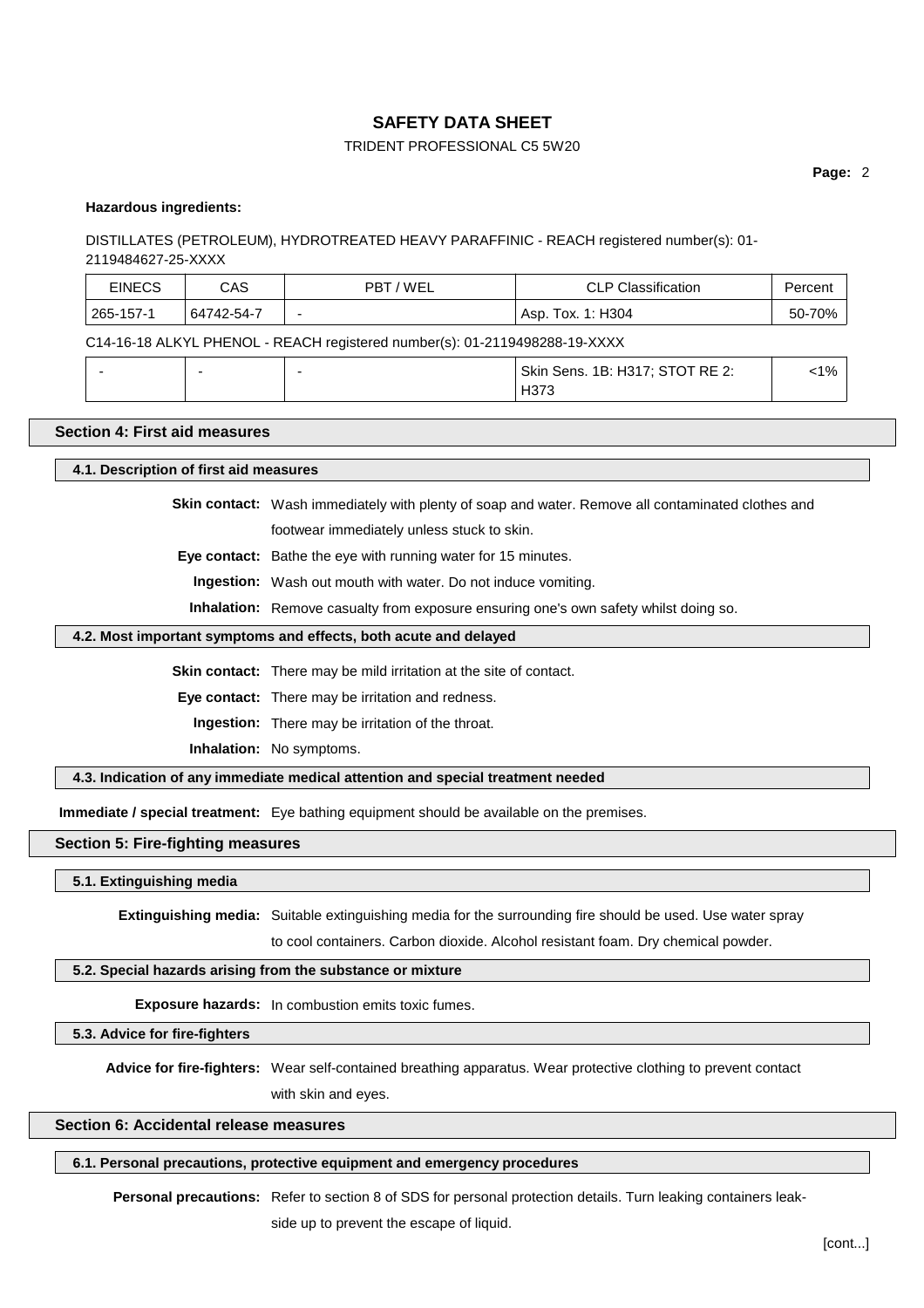## TRIDENT PROFESSIONAL C5 5W20

## **6.2. Environmental precautions**

**Environmental precautions:** Do not discharge into drains or rivers. Contain the spillage using bunding.

### **6.3. Methods and material for containment and cleaning up**

**Clean-up procedures:** Absorb into dry earth or sand. Transfer to a closable, labelled salvage container for

disposal by an appropriate method.

## **6.4. Reference to other sections**

**Reference to other sections:** Refer to section 8 of SDS.

## **Section 7: Handling and storage**

### **7.1. Precautions for safe handling**

**Handling requirements:** Ensure there is sufficient ventilation of the area.

## **7.2. Conditions for safe storage, including any incompatibilities**

**Storage conditions:** Store in a cool, well ventilated area. Keep container tightly closed.

**7.3. Specific end use(s)**

**Specific end use(s):** No data available.

### **Section 8: Exposure controls/personal protection**

## **8.1. Control parameters**

**Workplace exposure limits:** No data available.

### **DNEL/PNEC Values**

#### **Hazardous ingredients:**

### **DISTILLATES (PETROLEUM), HYDROTREATED HEAVY PARAFFINIC**

| туре        | Exposure          | Value                | Population | Effect |
|-------------|-------------------|----------------------|------------|--------|
| <b>DNEL</b> | <b>Inhalation</b> | $5.4 \text{ mg/m}$   | Workers    | ∟ocal  |
| <b>DNEL</b> | <b>Inhalation</b> | $1.2 \text{ mg/m}$ 3 | Consumers  | ∟ocal  |

#### **8.2. Exposure controls**

**Engineering measures:** Ensure there is sufficient ventilation of the area.

**Respiratory protection:** Respiratory protection not required.

**Hand protection:** Protective gloves.

**Eye protection:** Safety glasses. Ensure eye bath is to hand.

**Skin protection:** Protective clothing.

## **Section 9: Physical and chemical properties**

## **9.1. Information on basic physical and chemical properties**

### State: Liquid

**Colour:** Brown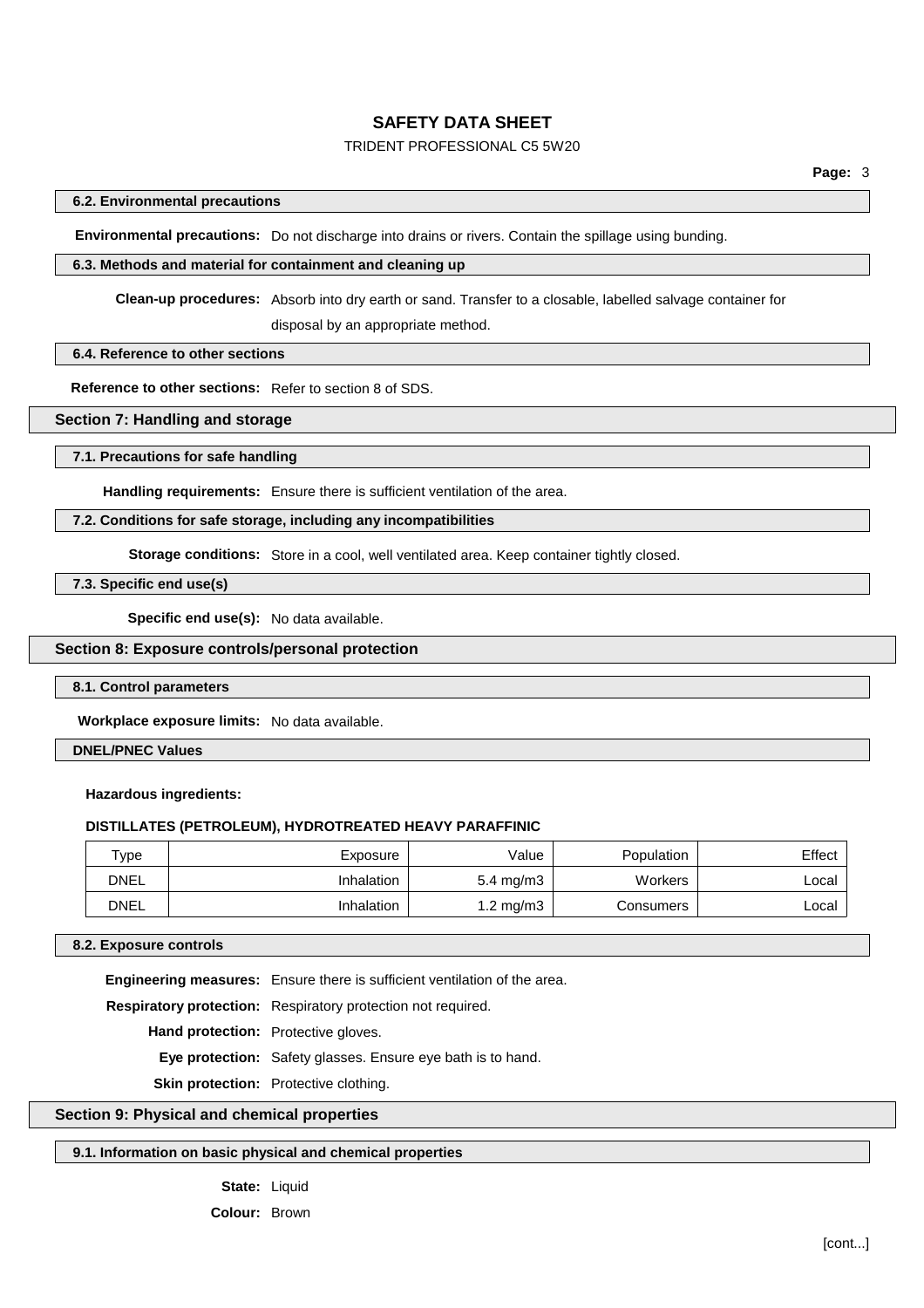## TRIDENT PROFESSIONAL C5 5W20

|                                                         | <b>Odour:</b> Barely perceptible odour           |                                                  |                                  |
|---------------------------------------------------------|--------------------------------------------------|--------------------------------------------------|----------------------------------|
| <b>Evaporation rate: Negligible</b>                     |                                                  |                                                  |                                  |
|                                                         | <b>Oxidising:</b> Non-oxidising (by EC criteria) |                                                  |                                  |
| <b>Solubility in water:</b> Insoluble                   |                                                  |                                                  |                                  |
|                                                         | Viscosity: No data available.                    |                                                  |                                  |
| Kinematic viscosity: 45 cSt @40                         |                                                  |                                                  |                                  |
| <b>Boiling point/range °C:</b> No data available.       |                                                  | <b>Melting point/range°C:</b> No data available. |                                  |
| <b>Flammability limits %: lower:</b> No data available. |                                                  |                                                  | <b>upper:</b> No data available. |
| <b>Flash point °C:</b> $>200$                           |                                                  | Part.coeff. n-octanol/water: No data available.  |                                  |
| Autoflammability <sup>°</sup> C: No data available.     |                                                  | Vapour pressure: No data available.              |                                  |
| Relative density: 0.847                                 |                                                  |                                                  | <b>pH:</b> No data available.    |
|                                                         | <b>VOC g/l:</b> No data available.               |                                                  |                                  |

**9.2. Other information**

**Other information:** No data available.

## **Section 10: Stability and reactivity**

**10.1. Reactivity**

**Reactivity:** Stable under recommended transport or storage conditions.

### **10.2. Chemical stability**

**Chemical stability:** Stable under normal conditions.

## **10.3. Possibility of hazardous reactions**

**Hazardous reactions:** Hazardous reactions will not occur under normal transport or storage conditions.

Decomposition may occur on exposure to conditions or materials listed below.

**10.4. Conditions to avoid**

**Conditions to avoid:** Heat.

**10.5. Incompatible materials**

**Materials to avoid:** Strong oxidising agents. Strong acids.

# **10.6. Hazardous decomposition products**

Haz. decomp. products: In combustion emits toxic fumes of carbon dioxide / carbon monoxide.

### **Section 11: Toxicological information**

**11.1. Information on toxicological effects**

**Toxicity values:** No data available.

### **Symptoms / routes of exposure**

**Skin contact:** There may be mild irritation at the site of contact.

**Eye contact:** There may be irritation and redness.

**Ingestion:** There may be irritation of the throat.

**Page:** 4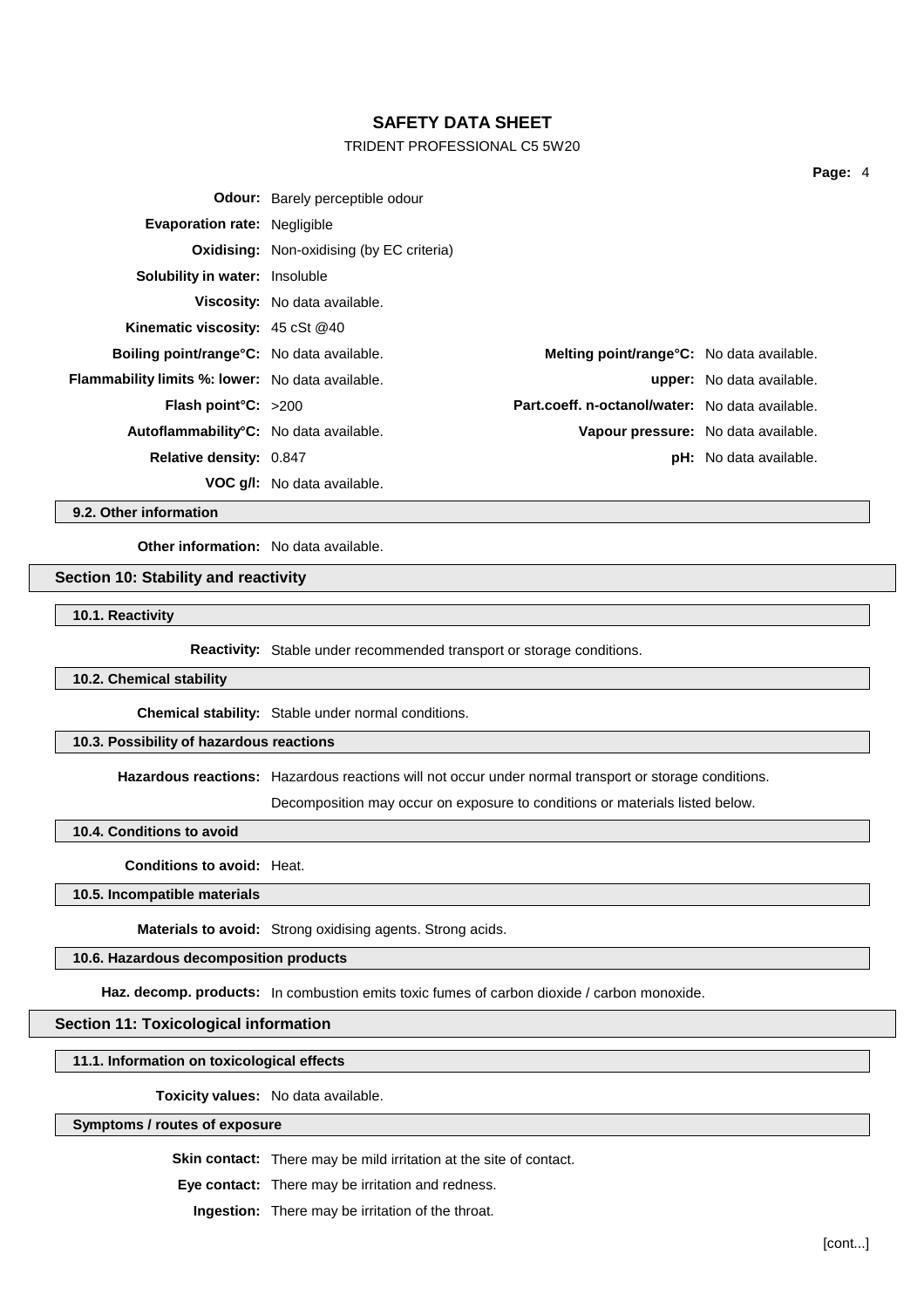## TRIDENT PROFESSIONAL C5 5W20

**Page:** 5

**Inhalation:** No symptoms.

## **Section 12: Ecological information**

**12.1. Toxicity**

**Ecotoxicity values:** No data available.

## **12.2. Persistence and degradability**

**Persistence and degradability:** No data available.

## **12.3. Bioaccumulative potential**

**Bioaccumulative potential:** No data available.

**12.4. Mobility in soil**

**Mobility:** No data available.

## **12.5. Results of PBT and vPvB assessment**

**PBT identification:** This product is not identified as a PBT/vPvB substance.

**12.6. Other adverse effects**

### **Section 13: Disposal considerations**

#### **13.1. Waste treatment methods**

**Disposal operations:** Transfer to a suitable container and arrange for collection by specialised disposal company. **Disposal of packaging:** Arrange for collection by specialised disposal company. **NB:** The user's attention is drawn to the possible existence of regional or national

regulations regarding disposal.

## **Section 14: Transport information**

**Transport class:** This product does not require a classification for transport.

#### **Section 15: Regulatory information**

## **15.1. Safety, health and environmental regulations/legislation specific for the substance or mixture**

**Specific regulations:** Not applicable.

## **15.2. Chemical Safety Assessment**

**Chemical safety assessment:** A chemical safety assessment has not been carried out for the substance or the mixture by the supplier.

# **Section 16: Other information**

## **Other information**

**Other information:** This safety data sheet is prepared in accordance with Commission Regulation (EU) No 2015/830.

**Phrases used in s.2 and s.3:** H304: May be fatal if swallowed and enters airways.